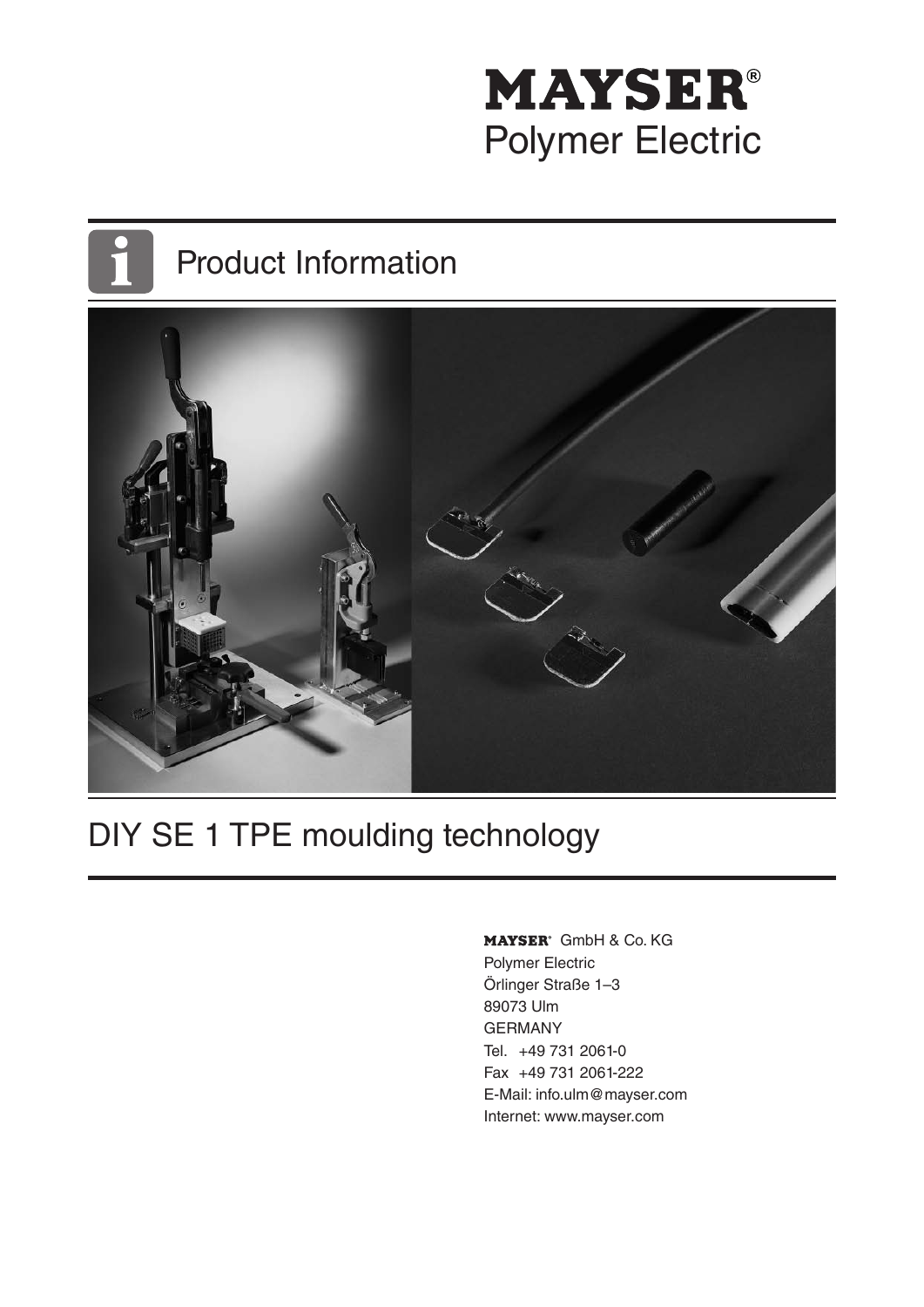

#### **Content**

#### **Copyright**

The reproduction, distribution and utilization of this document as well as the communication of its contents without express authorization is prohibited. Offenders will be held liable for the payment of damages. All rights reserved in the event of the grant of a patent, utility model or design. © Mayser Ulm 2014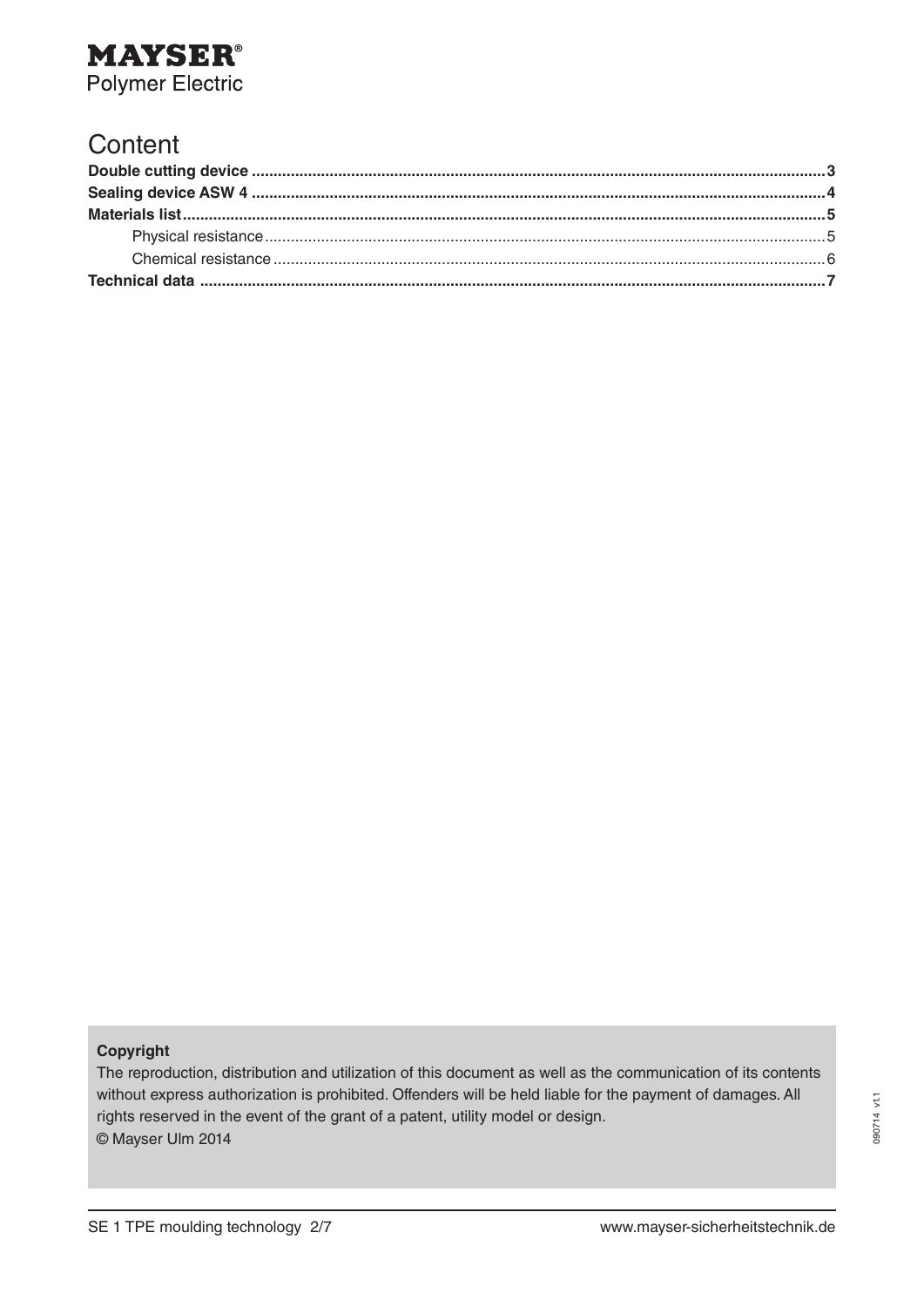

### Double cutting device



| 9    | 8    | pcs. | Washer               | 1001678  | Galvanised DIN 125-B |  |
|------|------|------|----------------------|----------|----------------------|--|
| 8    | 4    | pcs. | <b>Nut</b>           | 1001677  | Galvanised DIN 934   |  |
| 7    | 4    | pcs. | Screw                | 1001676  | Galvanised DIN 931   |  |
| 6    | 1    | pc.  | Clamp                | 1001679  |                      |  |
| 5.1  | 6    | pcs. | Threaded pin M4×6    | 1002150  | <b>DIN 913</b>       |  |
| 5    | 1    | pc.  | Cutter holder        | 1002154  |                      |  |
| 4    | 2    | pcs. | Cutter, stripping    | 1002152  | Strip steel          |  |
| 3    | 1    | pc.  | Cutter               | 1000936  | Strip steel          |  |
| 2.1  | 2    | pcs. | Cylinder screw M5×16 | 1000729  | Galvanised DIN 912   |  |
| 2    | 1    | pc.  | Profile guide        | 1002153  | Aluminium            |  |
|      | 1    | pc.  | Base body            | 1001673  | Galvanised           |  |
| Pos. | Qty. | Unit | Description          | Part no. | Material / Standard  |  |

*Subject to technical modifications.*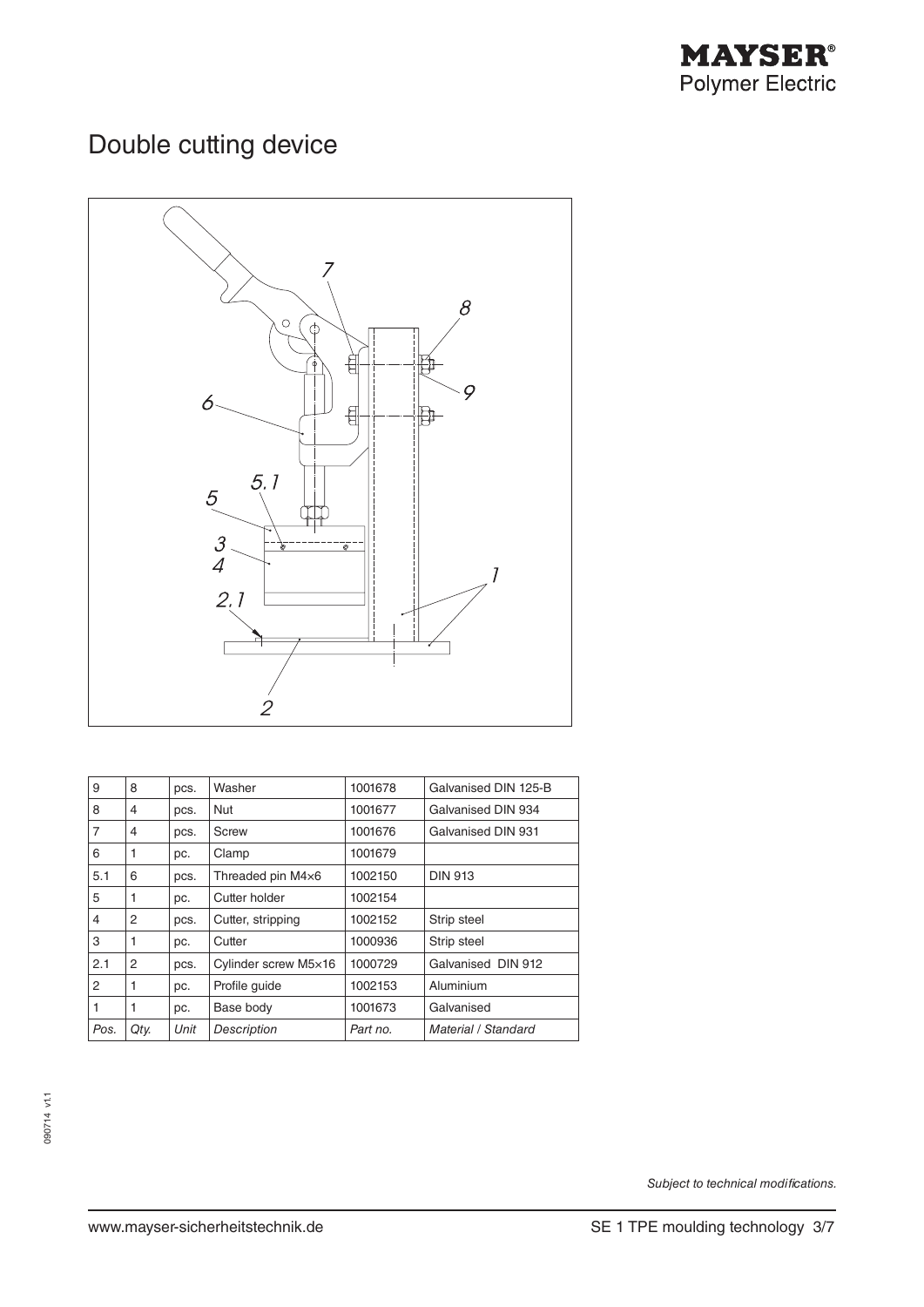

Sealing device ASW 4



090714 v1.1 090714 v1.1

*Subject to technical modifications.*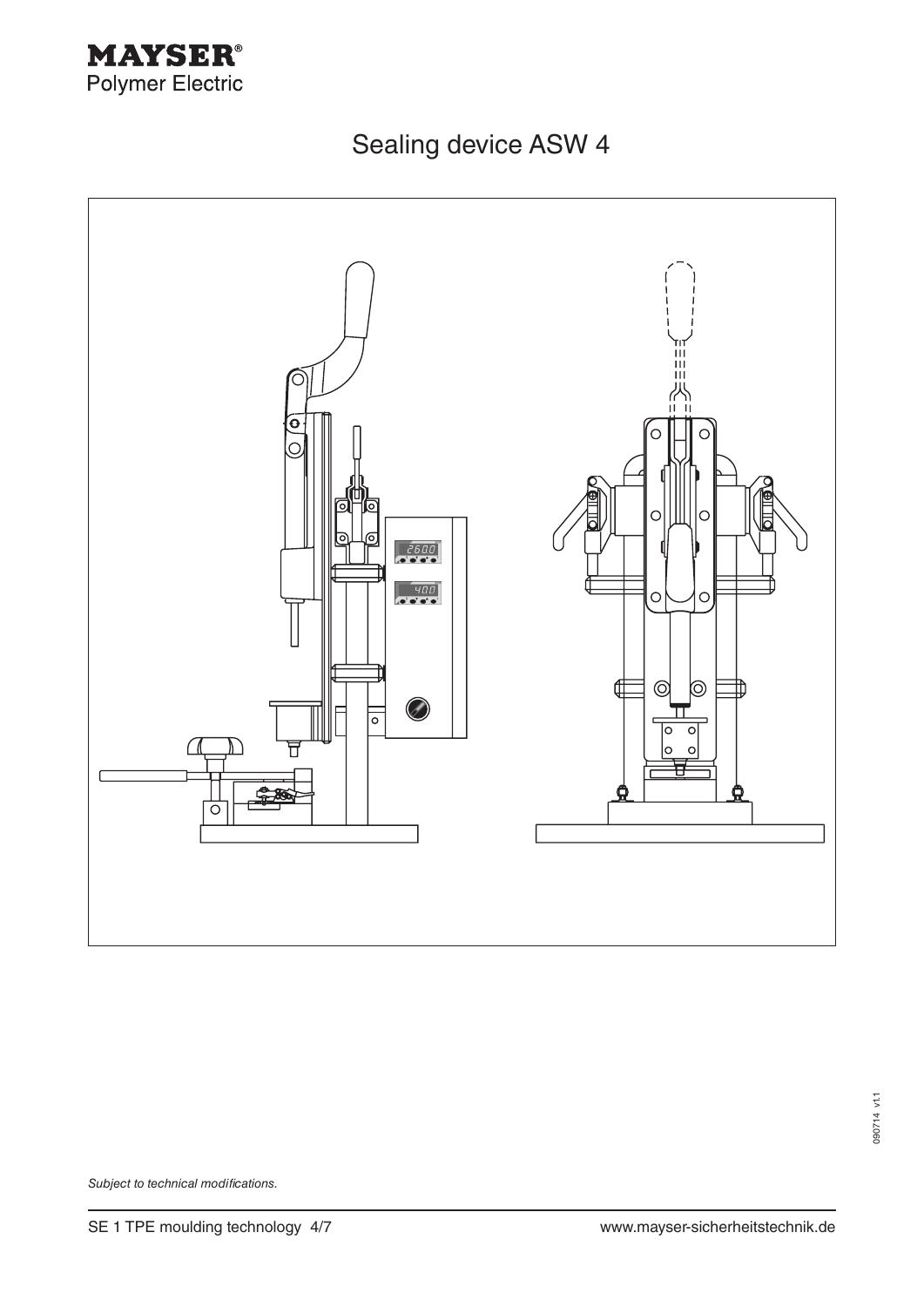### Materials list

| Part no. | <b>Designation</b>      | Pack.<br>unit |
|----------|-------------------------|---------------|
| 7500270  | Contact tube TPE, 18 mm | 50 m          |
|          |                         |               |
| 7500480  | Sealing cartridge       | 200 pcs.      |
| 1001854  | PCB with cable 0.4 m    | 100 pcs.      |
| 1001702  | PCB with cable 2.0 m    | 100 pcs.      |
| 1001703  | PCB with cable 5.0 m    | 100 pcs.      |
| 1001704  | PCB with cable 10.0 m   | 25 pcs.       |
| 1001701  | PCB with diode          | 50 pcs.       |
| 1001705  | PCB with resistor 1k2   | 100 pcs.      |
| 1001706  | PCB with resistor 8k2   | 100 pcs.      |
| 1001707  | PCB with resistor 22k1  | 100 pcs.      |
|          |                         |               |
| 7502152  | Sealing device ASW 4    | 1 pc.         |
| 7500496  | Double cutting device   | 1 pc.         |
| 7500492  | Unwinding device        | 1 pc.         |

### Application

The complete Safety Element SE 1 TPE is inserted into a **suitable** rubber profile. Suitable rubber profiles are:

GP 22, GP38(L), GP 39(L), GP 50(L),GP 58(L) GP 60,GP 68, GP 88, GP 120 und GP 302.

If you use a **different** rubber profile, make sure the rubber profile,

when in a state of rest does not apply any pressure on the contact tube. If you use the Safety Element SE 1 TPE **without** a rubber profile, make sure it is securely fixed.

#### Resistances

Physical resistance

| <b>Safety Element SE 1</b>             | TPE      |
|----------------------------------------|----------|
| Degree of protection                   | IP65     |
| (IEC 60529)<br>Hardness as per Shore A | $55 + 5$ |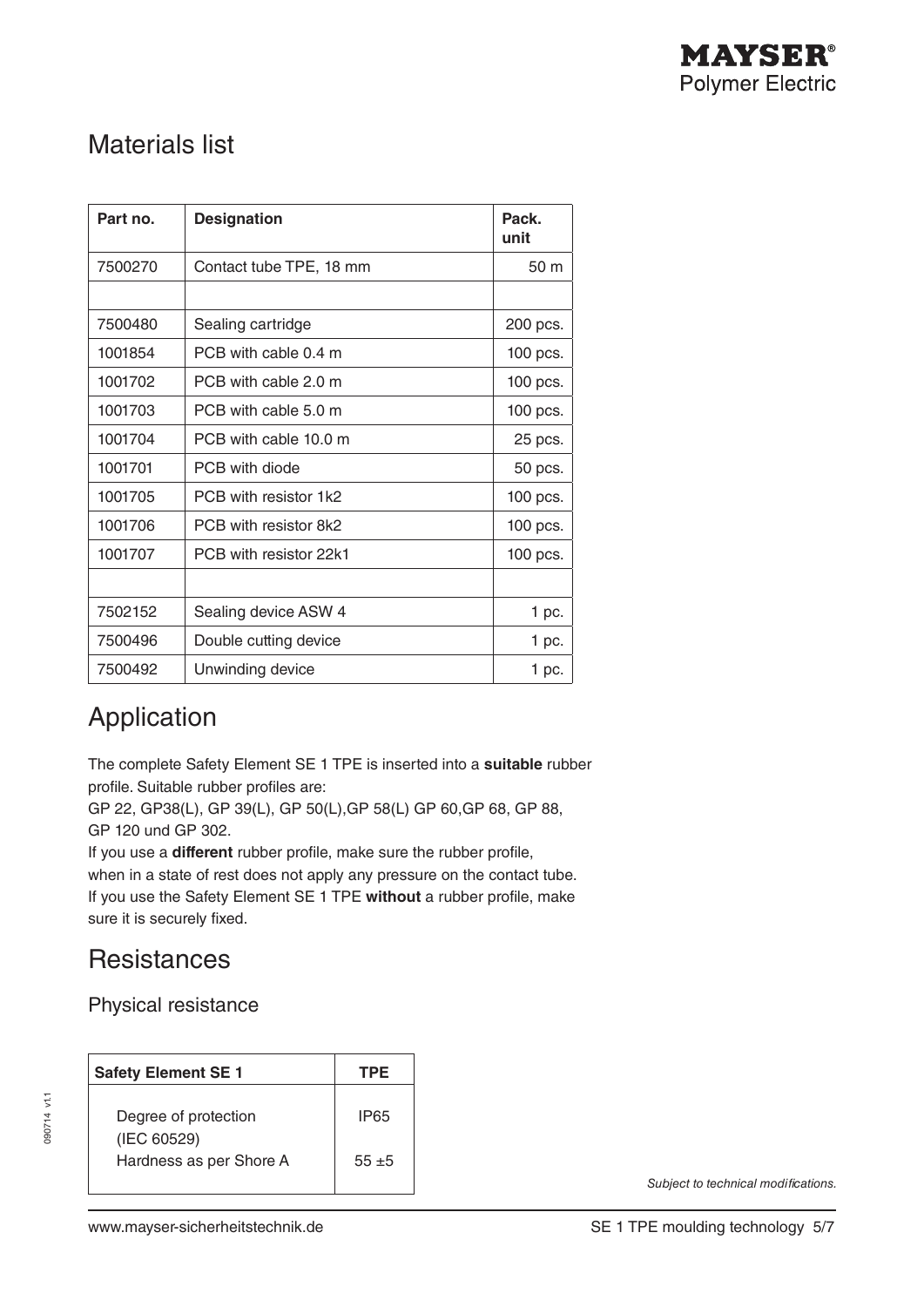

#### Chemical resistance

The Safety Element is resistant against normal chemical influences such as diluted acids and alkalis as well as alcohol over an exposure period of 24 hrs.

The values in the table are results of tests carried out in our laboratory to the best of our knowledge and belief. The suitability of our products for your specific application purpose must always be verified with your own practical tests.

| <b>Safety Element SE 1</b>   | TPE            |
|------------------------------|----------------|
|                              |                |
| Acetone                      |                |
| Formic acid                  |                |
| Armor All                    | $+$            |
| Car shampoo                  | $+$            |
| Petrol                       |                |
| <b>Brake fluid</b>           | ÷              |
| <b>Buraton</b>               | $\ddot{}$      |
| <b>Butanol</b>               |                |
| Sodium hypochlorite          |                |
| <b>Disinfectant</b>          | $\overline{+}$ |
| Diesel                       |                |
| Acetic acid 10 %             |                |
| Ethanol                      | $\ddot{}$      |
| Ethyl acetate                |                |
| Ethylene glycol              | $+$            |
| Greases                      | 土              |
| Anti-frost agent             | $+$            |
| Skin cream                   | $+$            |
| Icidin                       | $+$            |
| Incidin                      | $+$            |
| Incidin plus                 | $+$            |
| Cooling lubricant            |                |
| Plastic cleaner              | $+$            |
| Lyso FD 10                   | $\ddot{}$      |
| Metal working oil            |                |
| Microbac                     | $+$            |
| Microbac forte               | $+$            |
| Minutil                      | $+$            |
| Saline solution 5 %          | $+$            |
| White spirit (ethyl alcohol) | $\ddot{}$      |
| Terralin                     | $\ddot{}$      |
| UV-resistance                | $+$            |
| Centring oil                 |                |

Explanation of symbols:

- $+$  = resistant
- $\pm$  = limited resistance
- $-$  = not resistant

Tests are carried out at room temperature (+23 °C).

*Subject to technical modifications.*